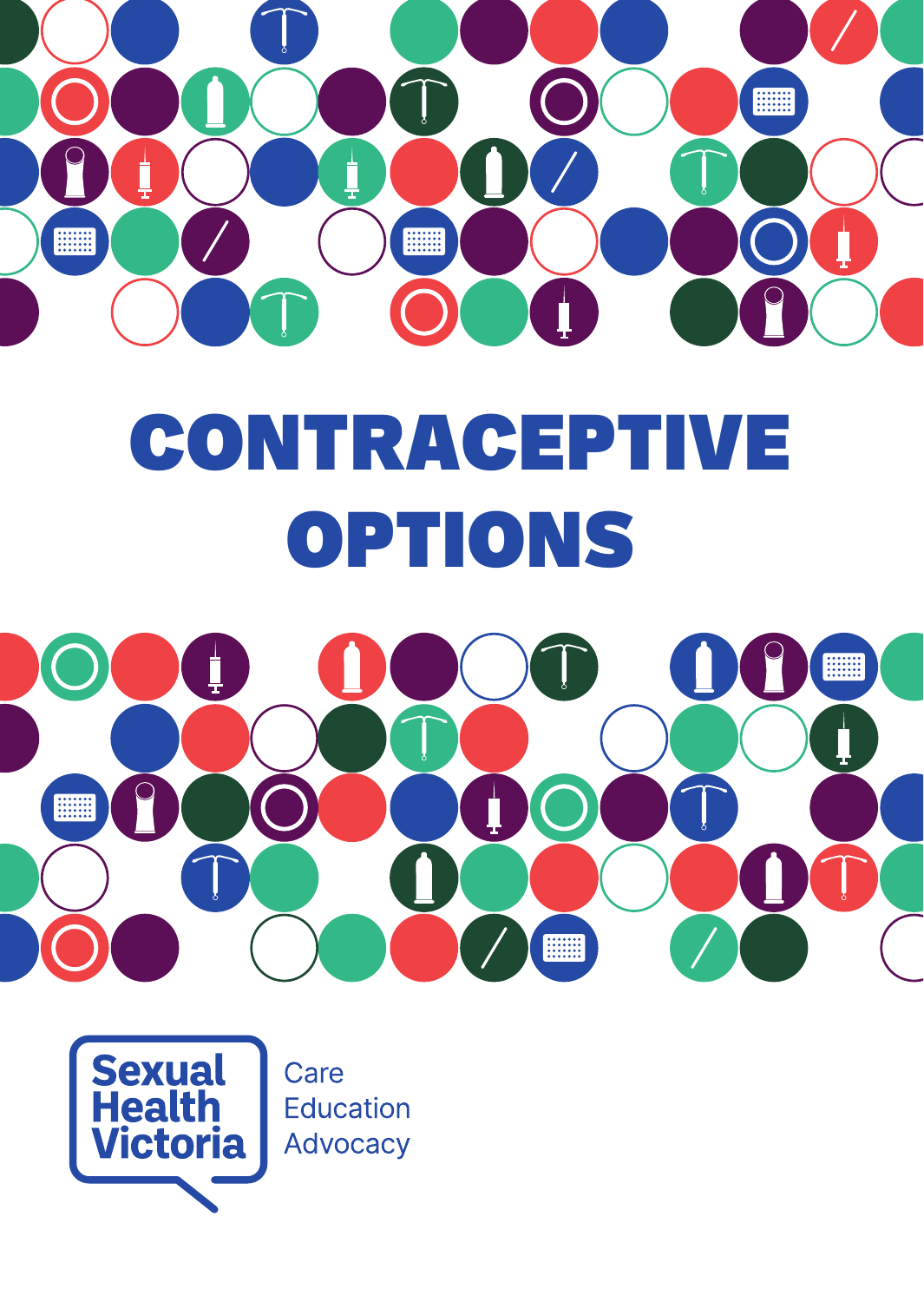#### Box Hill Clinic

901 Whitehorse Rd Box Hill VIC 3128 T/ 03 9257 0100 F/ 03 9257 0111

#### Box Hill clinic opening hours

Mon – Fri 9am – 5pm Sat & Sun Closed Closed<br>Public Holidays Closed **Public Holidays** 

#### Melbourne Clinic

Level 1, 94 Elizabeth St Melbourne VIC 3000 T/ 03 9660 4700 F/ 03 9650 8567

#### Melbourne clinic opening hours

Mon – Fri 9am – 5pm Sat & Sun Closed Closed<br>Public Holidays Closed Public Holidays

#### [shvic.org.au](http://shvic.org.au)

Sexual Health Victoria wish to acknowledge the young women from the Greater Dandenong young mum's playgroup. In 2016 they identified the need to develop this contraceptive resource. Due to their enthusiastic and generous feedback at the time of its development, it has proven to be a great resource for the community and it continues to be reprinted and updated.



Copyright © Sexual Health Victoria. No part may be produced by any process, except in accordance with the provisions of the Copyright Act 1968.

#### Disclaimer

Content in this publication is provided for education and information purposes only. Information about a therapy, service, product or treatment does not imply endorsement by Sexual Health Victoria and is not intended to replace advice from your doctor or other registered health professional. Content has been prepared for Australian audiences, and was accurate at the time of publication. Readers should note that, over time and completeness of the information may change. All users are urged to always seek advice from a registered health care professional for diagnosis and answers to their medical questions.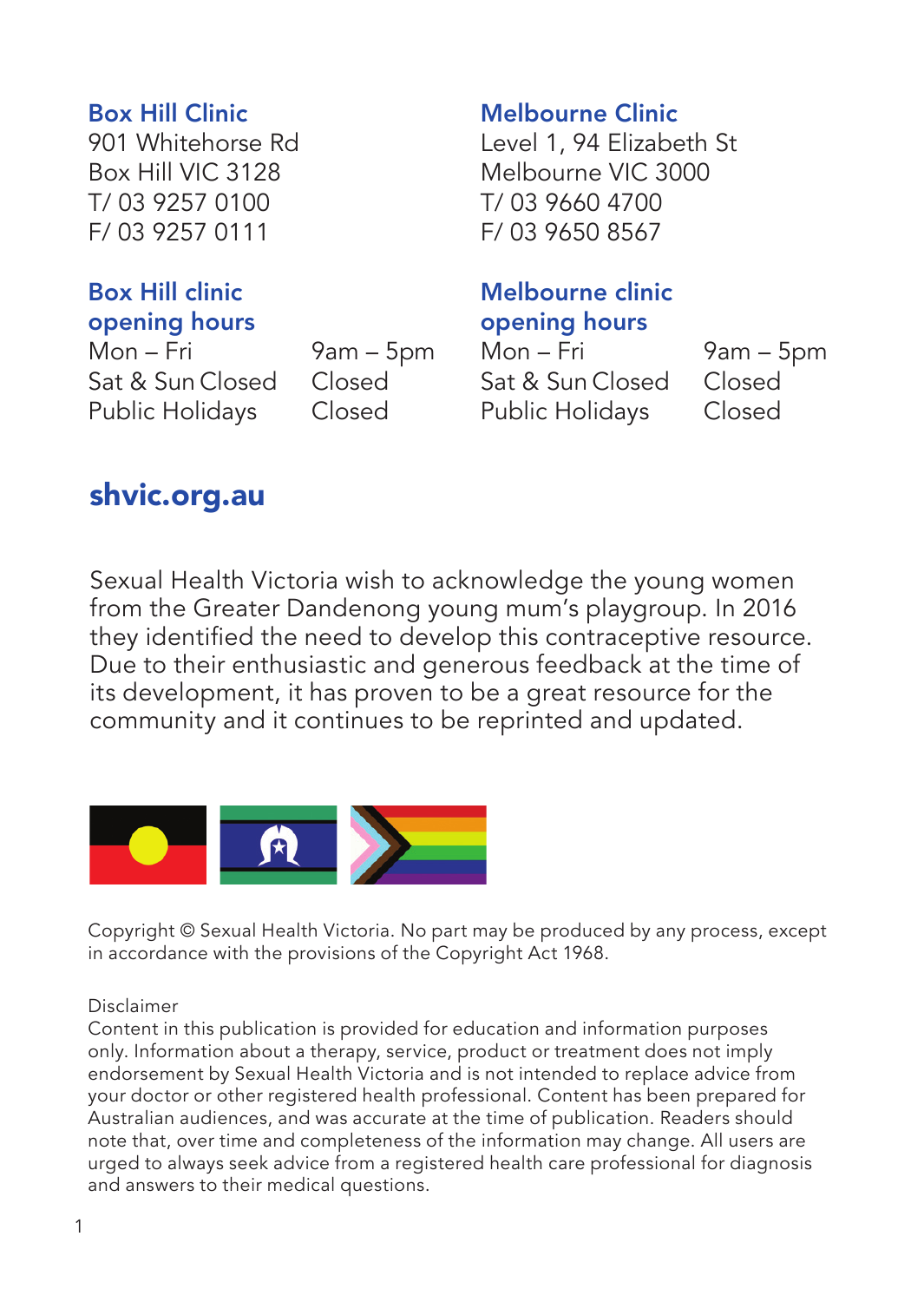# Read this first ...

The contraceptive implant and IUD (Intra-Uterine Device) are much better at protecting against pregnancy than other reversible methods of contraception.

#### Most people don't get side-effects.

Some side-effects may settle with time.

A change in bleeding (periods) can be a side effect of all the methods containing hormones. Treatment options are available.

Fertility (ability to become pregnant) goes back to normal quickly after stopping the implant, IUD, ring or the contraceptive pill, no matter how long it has been used. The injection may take longer.

Only condoms protect against STIs (Sexually Transmissible Infections) as well as pregnancy.

The word **'effective'** means how well the method works to prevent pregnancy for a typical user.

See your doctor, nurse or Aboriginal Health Worker/Practitioner before deciding on any method of contraception. Some health conditions or medications may make a method unsuitable for some people.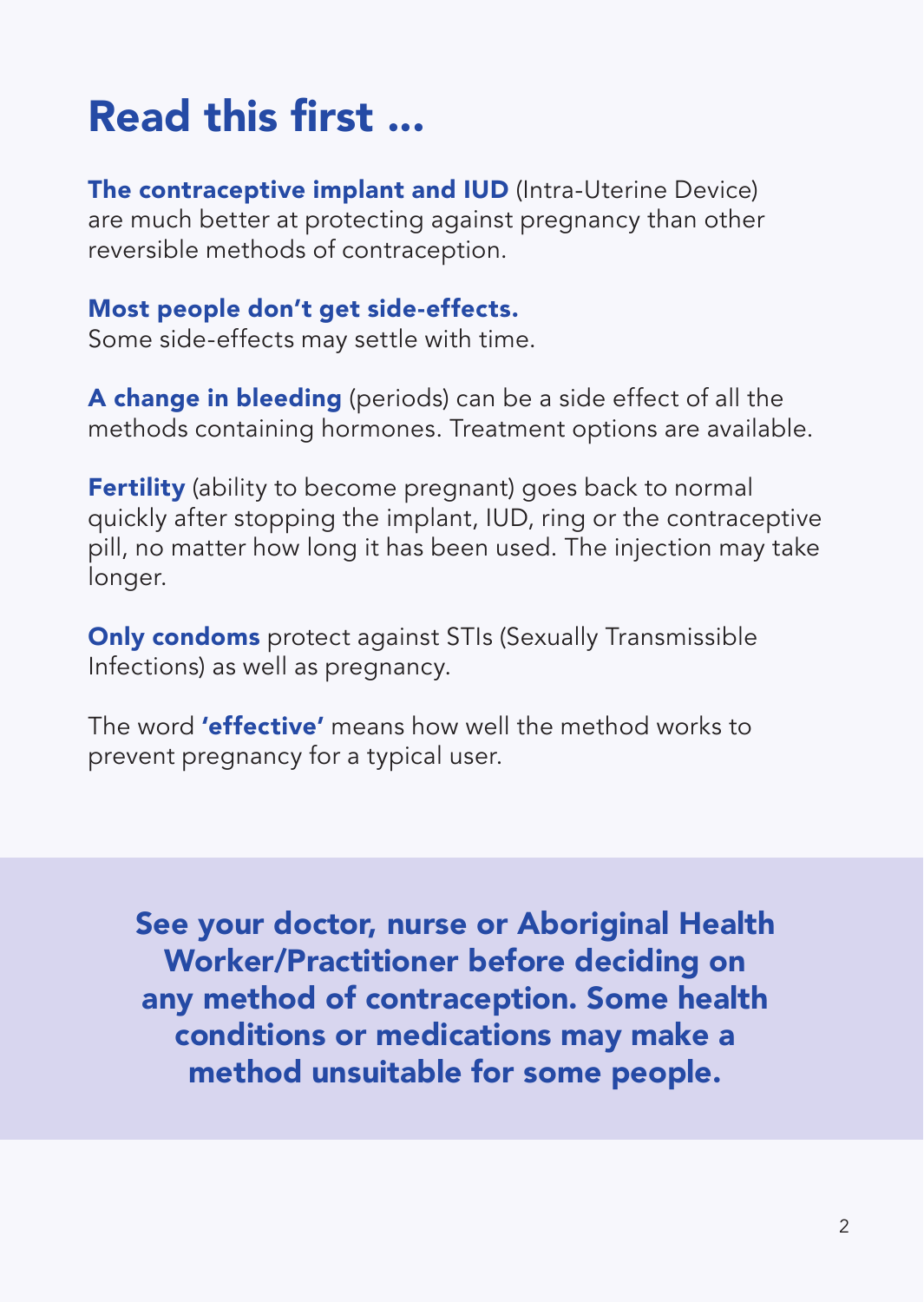

A flexible rod that releases a hormone called progestogen. Inserted under the skin on the inside of the upper arm by a specially trained doctor or nurse.

- Protects against pregnancy very well.
- Long lasting. Don't have to remember to take something daily.
- Can be removed at any time and fertility returns quickly.
- Bleeding will change. It might be more often, at irregular (odd) times or not at all. It may make bleeding less painful.
- Safe if breastfeeding.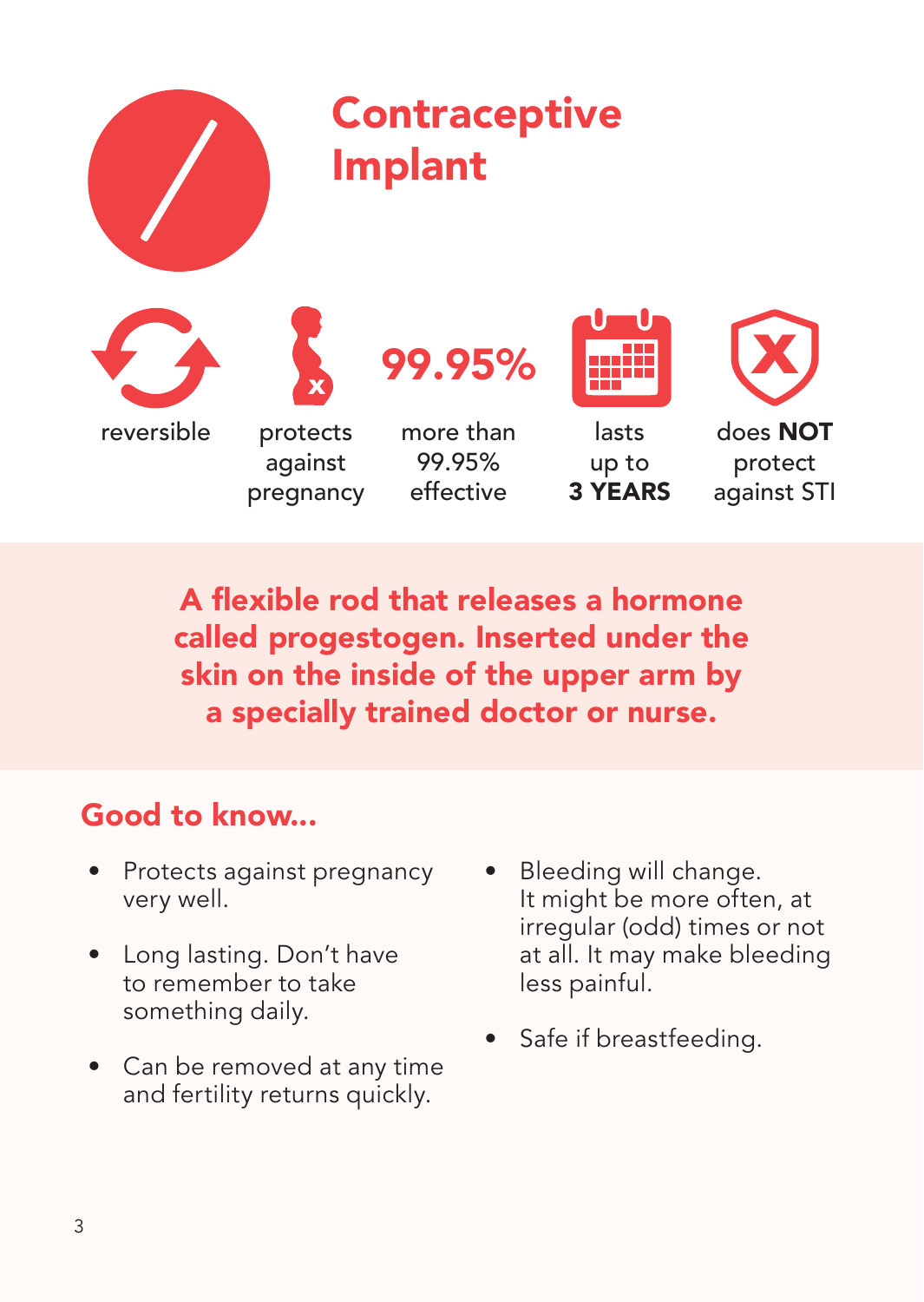

# (Intra-Uterine Device) Copper or Hormonal Types





against pregnancy



More than 99.5% effective



lasts up to 5-10 YEARS\*



does NOT protect against STI

A small plastic T-shaped device with a nylon string at the end. Inserted into the uterus (womb) by a specially trained doctor or nurse. \*Lasts for 5 to 10 years, depending on the type of IUD

- Protects against pregnancy very well.
- Long lasting. Don't have to remember to take something daily.
- Can be removed at any time and fertility returns quickly.
- Hormonal IUD will make bleeding lighter, less painful or stop.
- Copper IUD may make bleeding heavier.
- Safe if breastfeeding.
- The Copper IUD can be used as emergency contraception. (see page 13)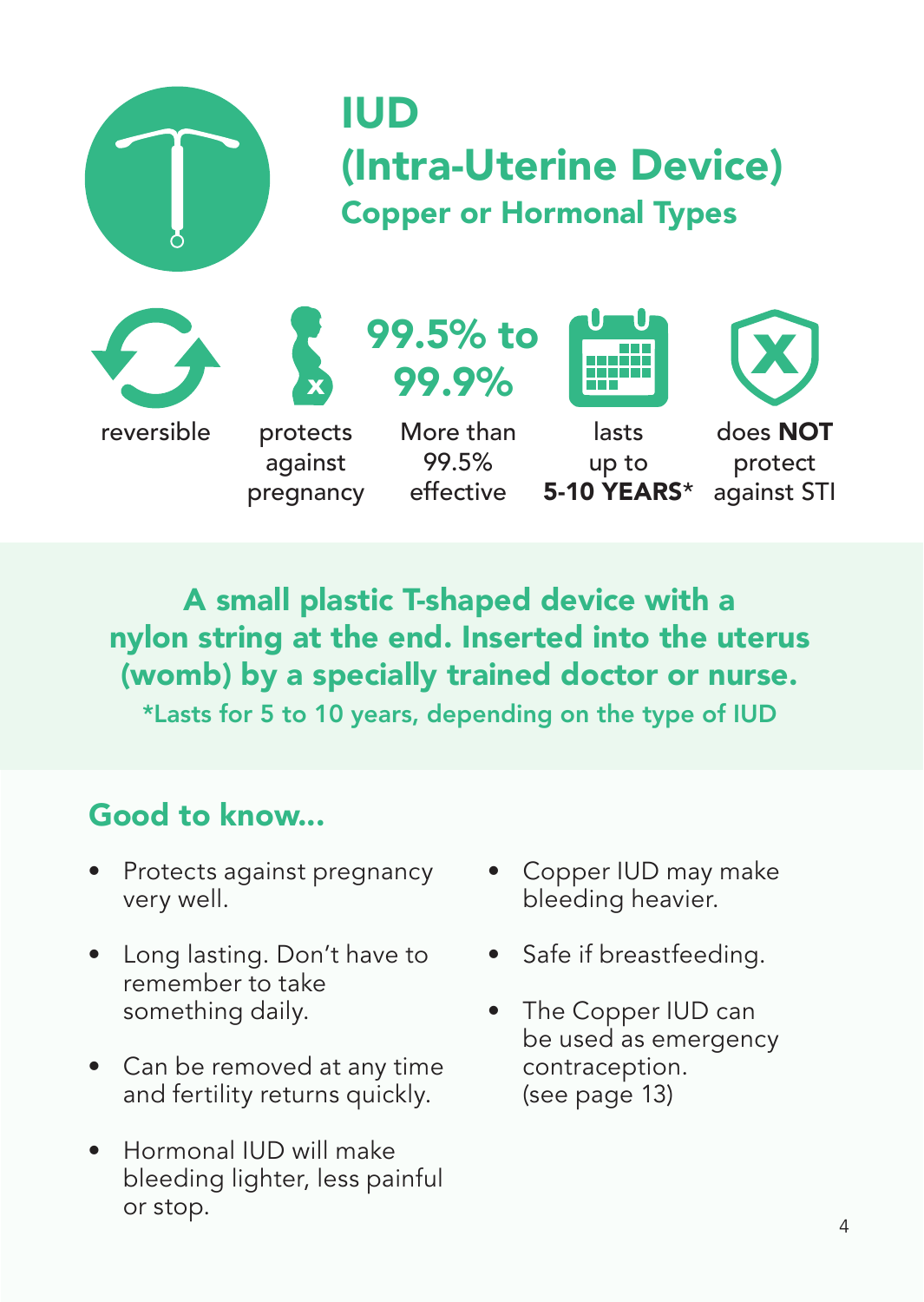

An injection given every 12 weeks containing a hormone called progestogen.

- Protects against pregnancy very well if injections are given every 12 weeks.
- Long lasting. Don't have to remember to take something daily.
- Bleeding will change. It might be more often, at irregular (odd) times or not at all. It may make bleeding less painful.
- Safe if breastfeeding.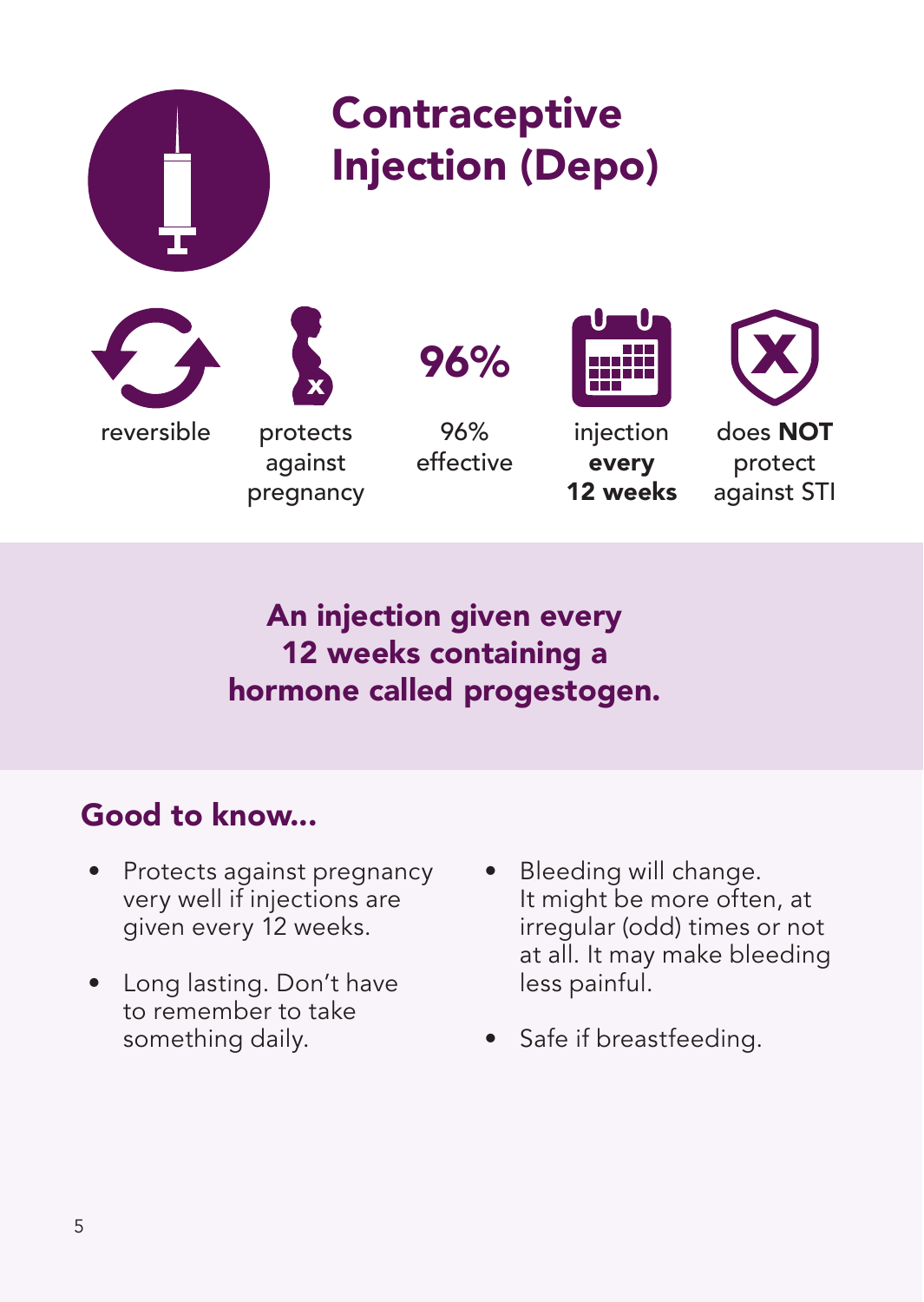

'The Pill' contains 2 hormones called oestrogen and progestogen. Need to remember to take the pill every day.

- Most packs have 21 hormone pills and 7 sugar pills or 24 hormone pills and 4 sugar pills.
- If taken more than 24 hours late, vomit or have severe diarrhoea, it might not work.
- It can be used to skip bleeding.
- It may make bleeding regular, shorter, lighter and less painful.
- It might make your skin (acne) better.
- Safe if breastfeeding and baby is over 6 weeks old.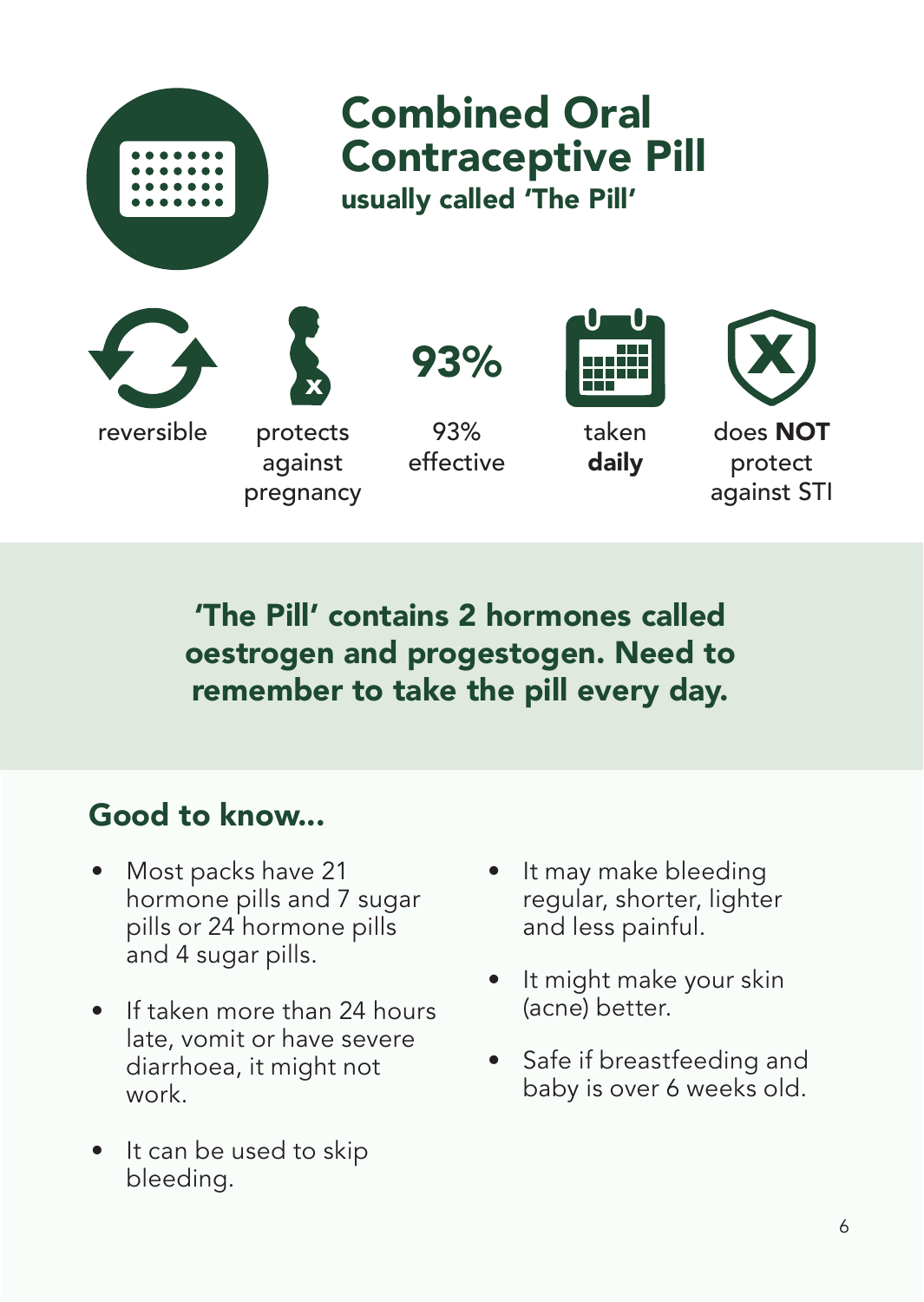

## A small, flexible ring that contains 2 hormones called oestrogen and progestogen. It sits inside the vagina for 3 weeks, slowly releasing hormones into the body.

\*The ring is inserted by the user into the vagina and left in place for three weeks. It is then removed and a new ring inserted one week later.

- Don't have to remember to take something daily.
- It might not work if taken out during the 3 weeks.
- It may make bleeding regular, shorter, lighter and less painful.
- It can be used to skip bleeding.
- It might make skin (acne) better.
- Safe if breastfeeding and baby is over 6 weeks old.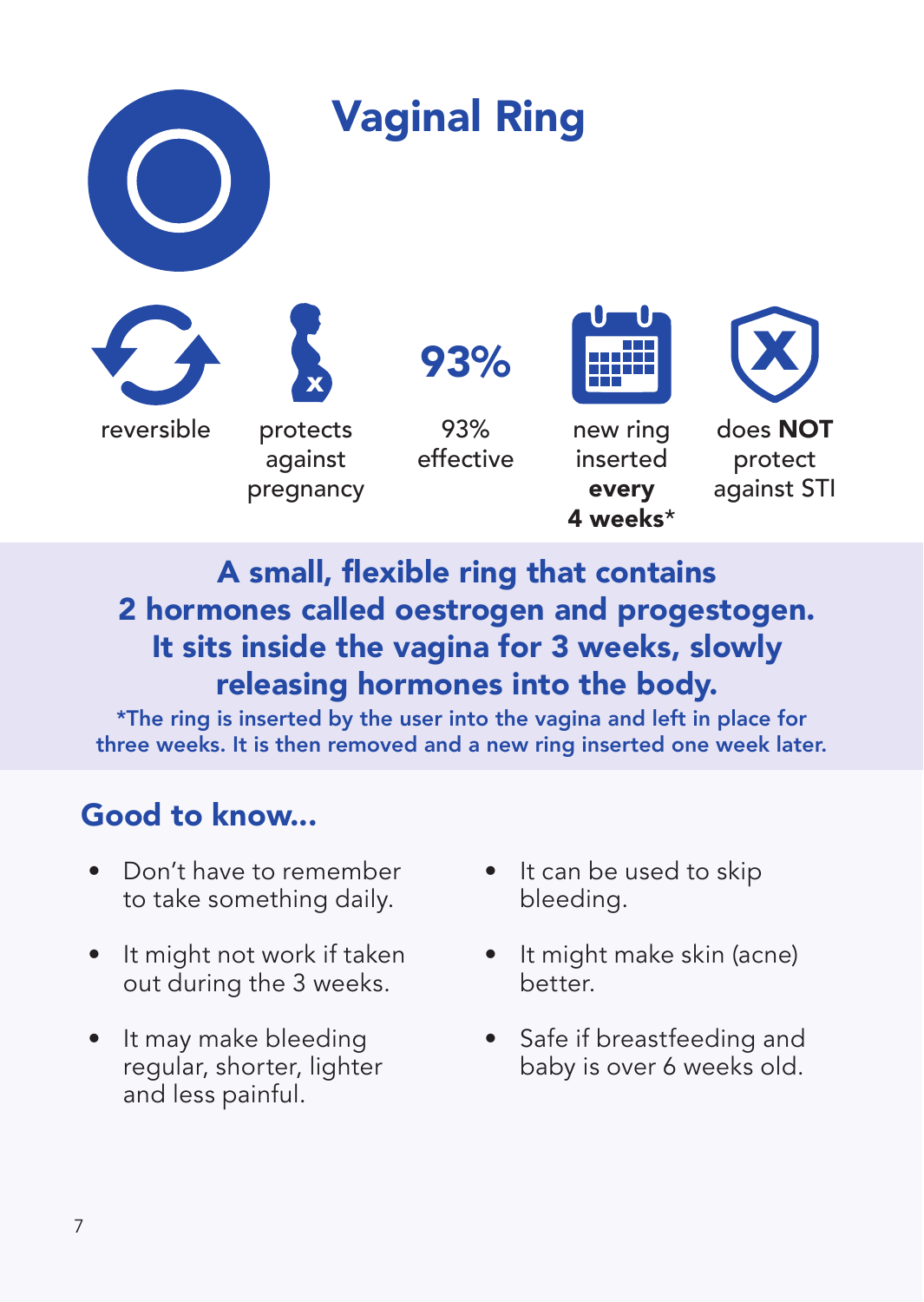

The mini pill contains 1 hormone called progestogen. Need to remember to take the pill at the same time every day.

- There are two main types of progestogen only pill available.
- One type has 28 hormone pills and no sugar pills. This pill does not work if it is taken more than 3 hours late.
- The other type has 24 hormone pills and 4 sugar pills. This pill does not work if it is taken more than 24 hours late.
- The pill may not work if it was taken late or if vomiting or severe diarrhoea was experienced.
- It may make bleeding be more often, at irregular (odd) times or not at all.
- Safe if breastfeeding.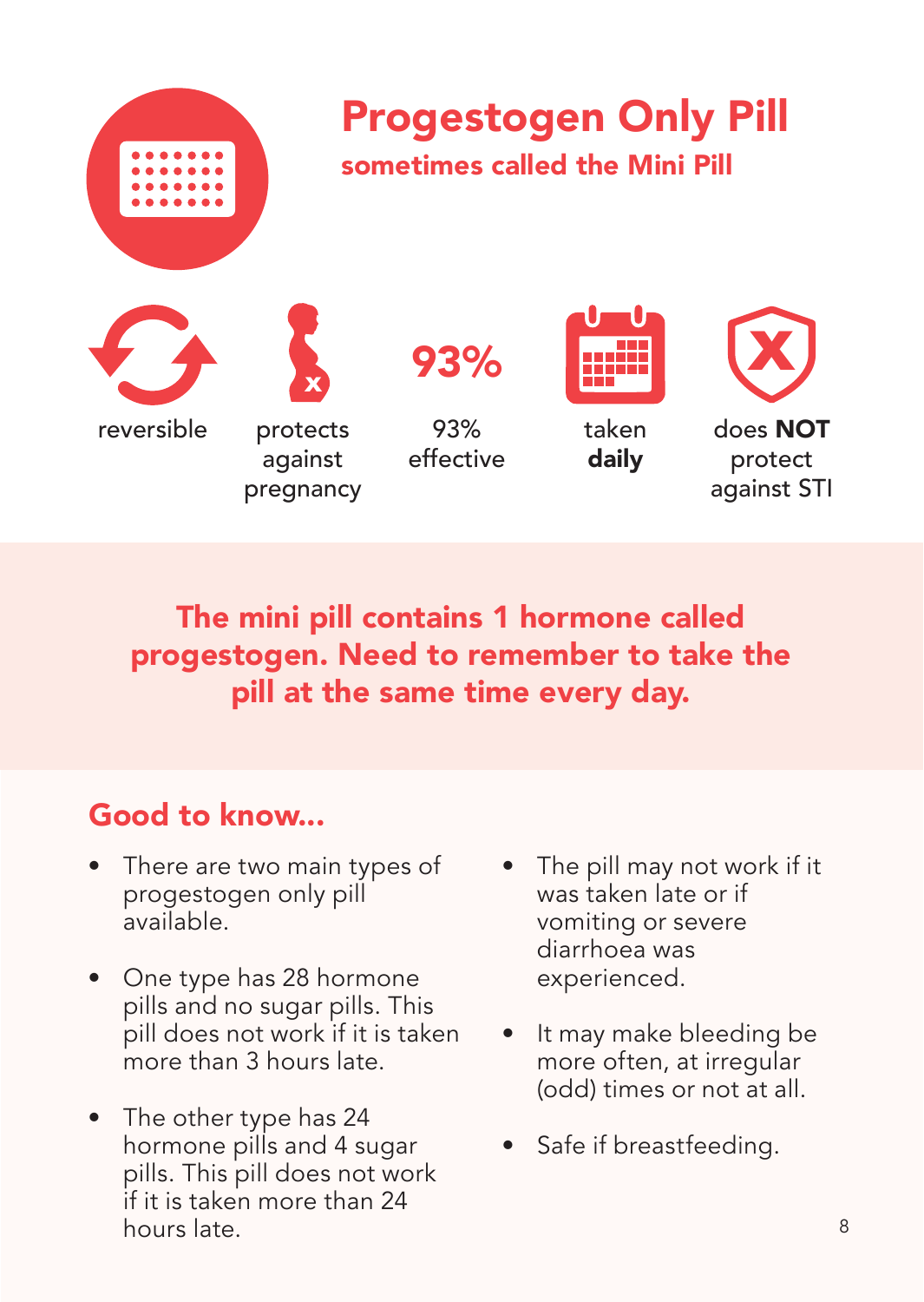

A very thin but strong latex or non-latex covering. It is rolled over a stiff (erect) penis before any skin to skin genital contact or sex. The condom comes in various sizes; it is not a one size fits all.

- Protects against STIs and pregnancy if used correctly every time.
- Non latex condoms are available for people with allergies.
- Oil based lubricant (e.g. Vaseline or baby oil) can damage latex condoms and should not be used.
- Always check the expiry date.
- Condoms can be bought at supermarkets, pharmacies, petrol stations and vending machines.
- Free condoms are sometimes available through a local youth service or community health centre.
- Safe if breastfeeding.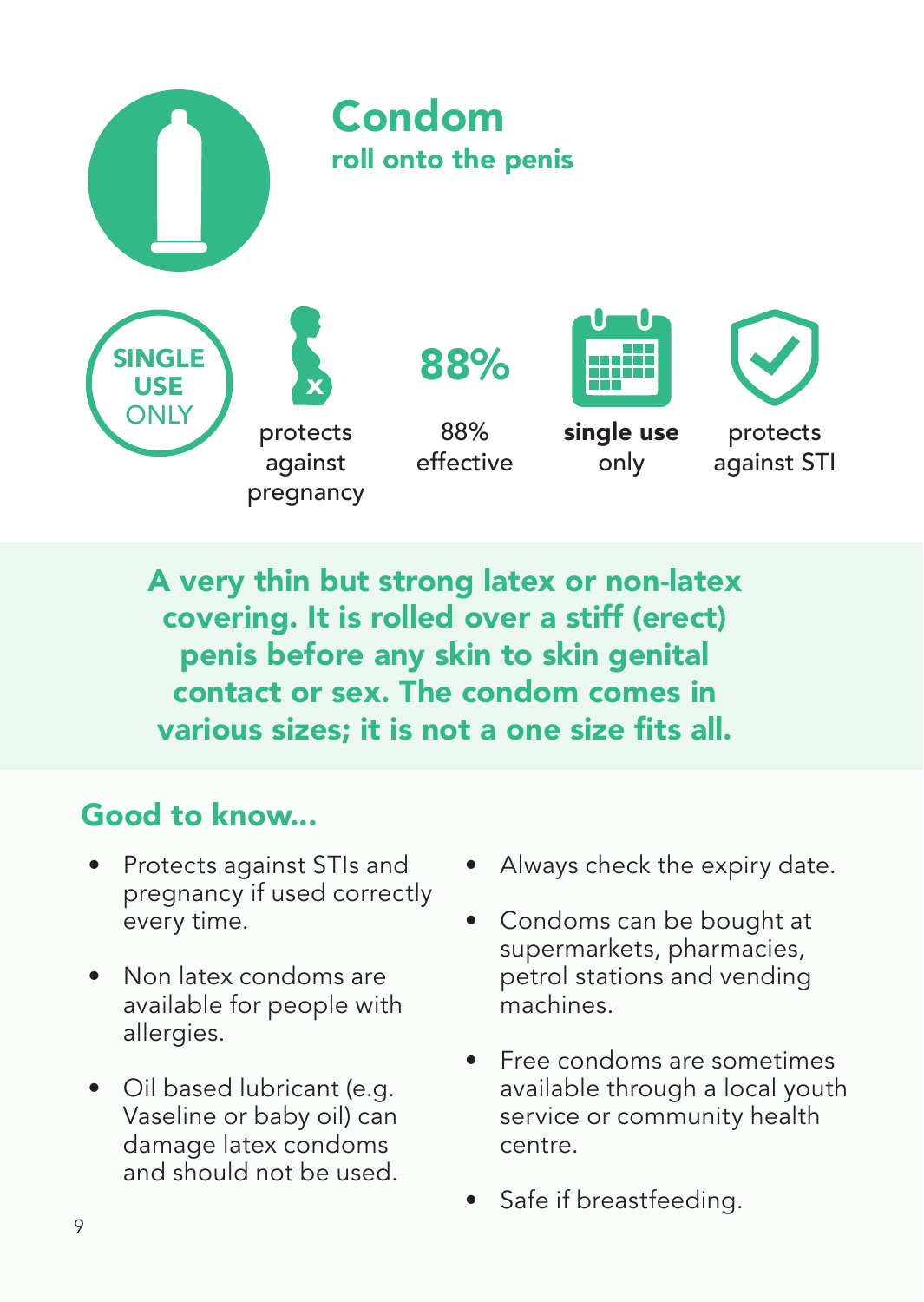

## A very thin but strong non-latex pouch with a flexible ring at the end that is put inside the vagina.

- Protects against STIs and pregnancy if used correctly every time.
- Often needs to be bought online as not available at most shops.
- Need to practice putting it in the right way and making sure the penis goes inside the condom and not between the condom and vagina.
- Safe if breastfeeding.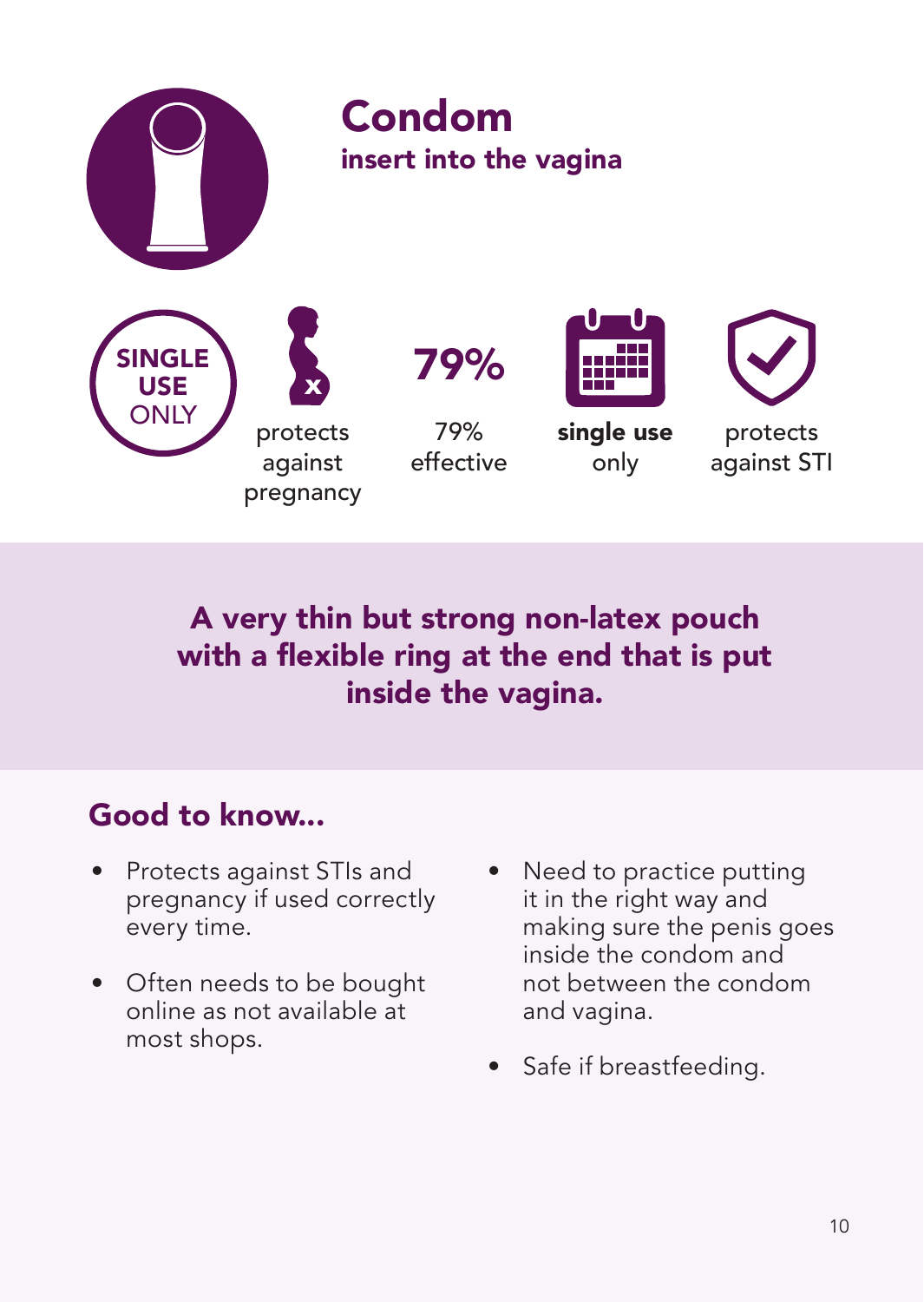

A silicone cup shaped diaphragm is available at pharmacies. It fits inside the vagina and covers the cervix (entrance to the womb).

- It is used with Caya® diaphragm gel.
- Comes in one size and it fits most users.
- Leave in for minimum of 6 hours after last ejaculation.
- It can be purchased without a prescription. It is a good idea to see a doctor or nurse to check it fits and is covering the cervix.
- Safe to use if breastfeeding but cannot be used in first 6 weeks after giving birth.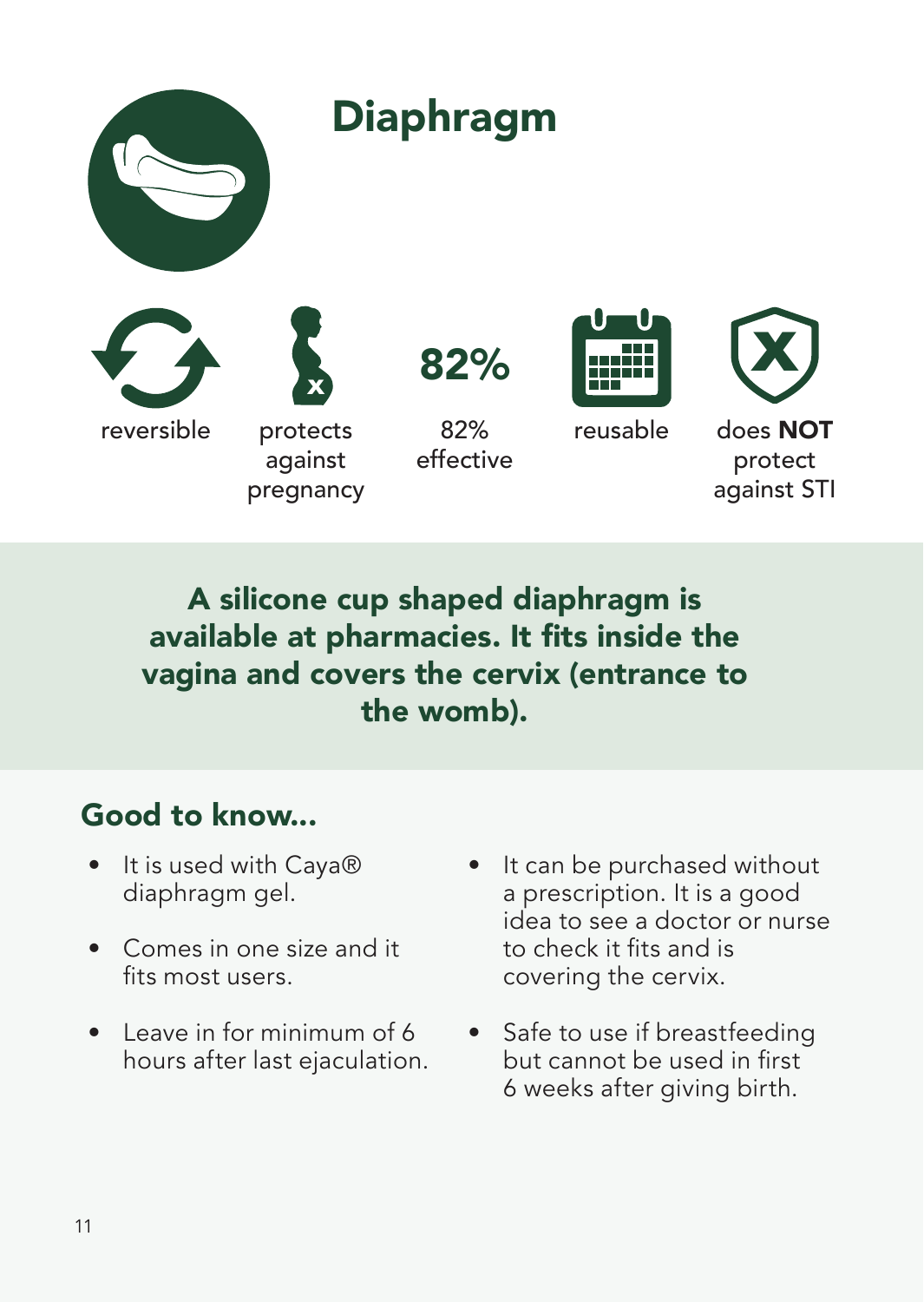

# Fertility Awareness Based Methods

reversible protects

against pregnancy 76% to 93%

> 76 - 93% effective



don't have intercourse on fertile days\*



does NOT protect against STI

## This uses the changes that happen in the body every month as a guide to know when it is safe or unsafe to have sex.

\*Don't have intercourse (vaginal sex) or alternatively use another method of contraception on fertile days to protect yourself against pregnancy.

- Need to be aware of the changes that happen in the body every day.
- Need to be taught properly so you can track the changes and make safe choices about protecting against pregnancy.
- It is hard to use if bleeding comes at odd times or if breastfeeding or close to starting menopause.
- Can use natural fertility awareness to help get pregnant.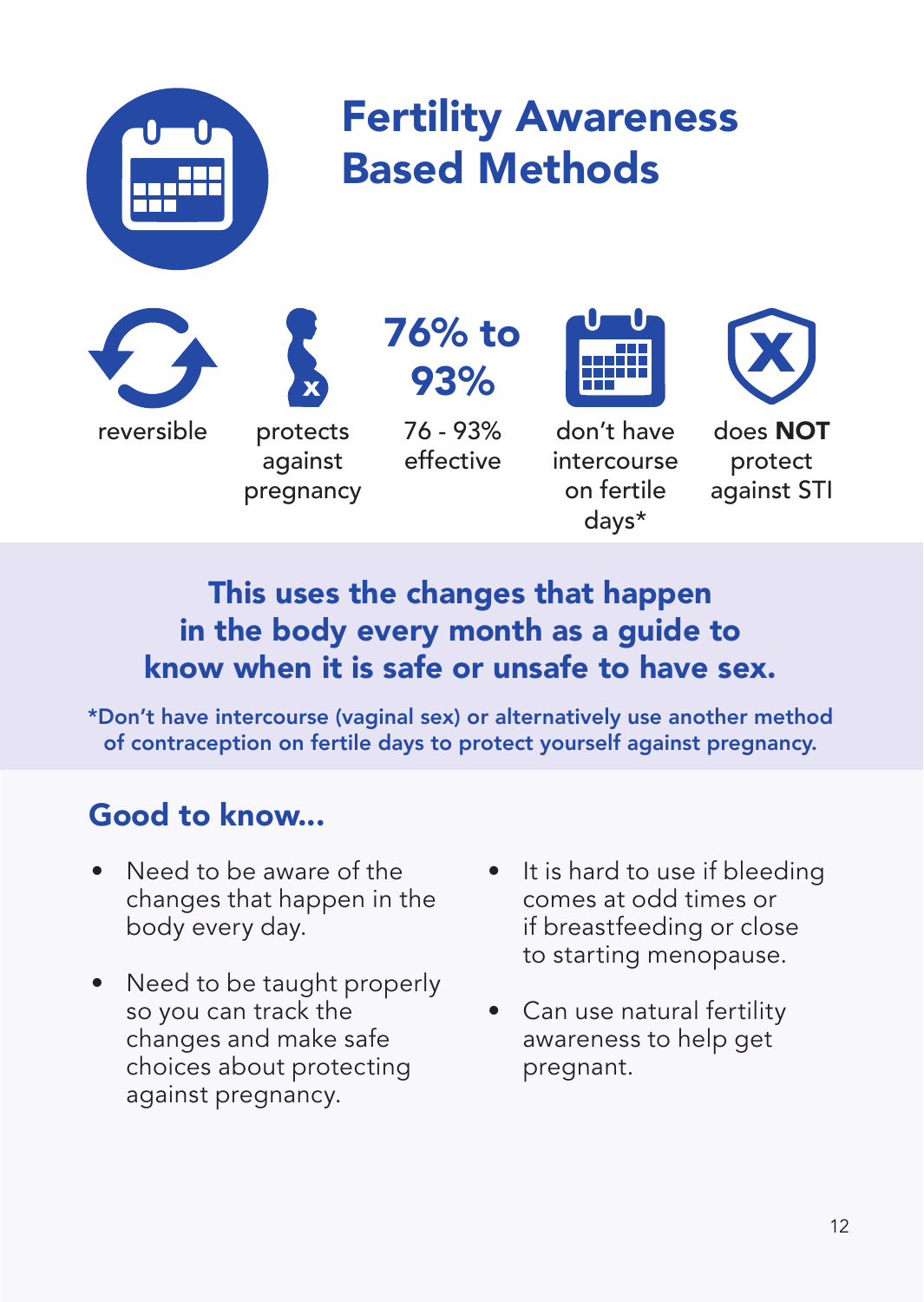

emergency contraception

# **Emergency** Contraception (EC) There are two types of EC, copper IUD and EC pill



against pregnancy



EC pill is 85% effective for each time it's used



don't delay\*



does NOT protect against STI

### A copper IUD or an EC pill can be used to help avoid getting pregnant if you have vaginal sex without contraception or the condom broke or slipped.

\*Use EC as soon as possible, ideally within 24 hours of having vaginal sex, but it can still work within 120 hours (5 days).

- A copper IUD is a form of emergency contraception that protects best against pregnancy. It can also give long lasting protection against pregnancy if left in.
- The EC pill is sometimes known as the "morning after pill".
- The EC pill is not an abortion pill. If the EC pill doesn't work it is not known to harm the pregnancy.
- The EC pill can be bought from the pharmacy without a prescription.
- There are two types of EC pill available. Both types are considered safe to use if breastfeeding.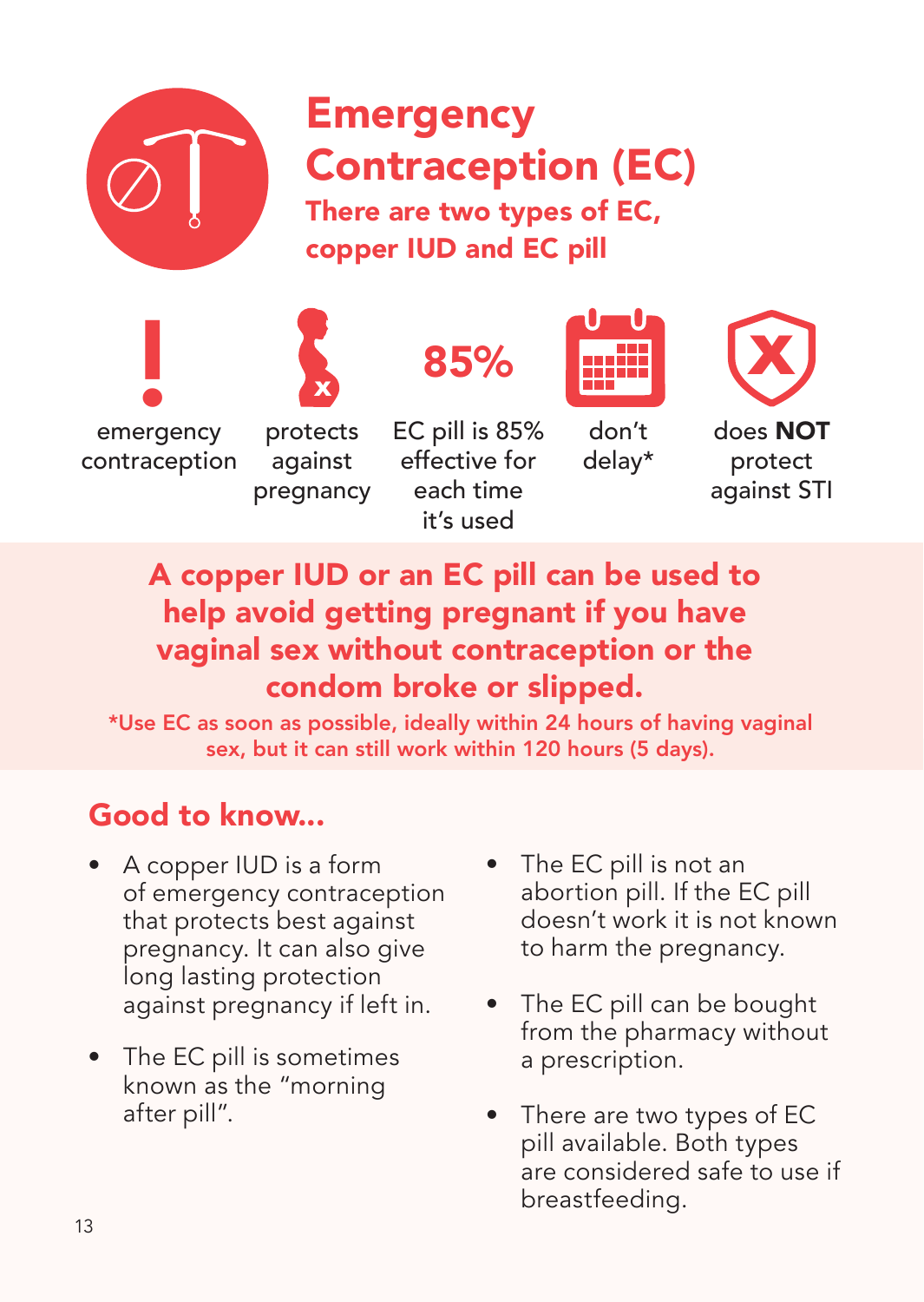

# Permanent Contraception – **Sterilisation**











NOT reversible

protects against pregnancy

more than 99% effective

permanent

does NOT protect against STI

Vasectomy Where the tubes that carry the sperm are cut under local or general anaesthetic.

Tubal Ligation Where a clip is put on the fallopian tubes through a small cut in the tummy under general anaesthetic.

- Sterilisation protects against pregnancy very well and can't usually be reversed.
- Vasectomy and tubal ligation don't usually need an overnight stay in a hospital.
- Vasectomy takes at least 3 months to work.
- Tubal ligation starts working straight away.
- You might need to pay for sterilisation.